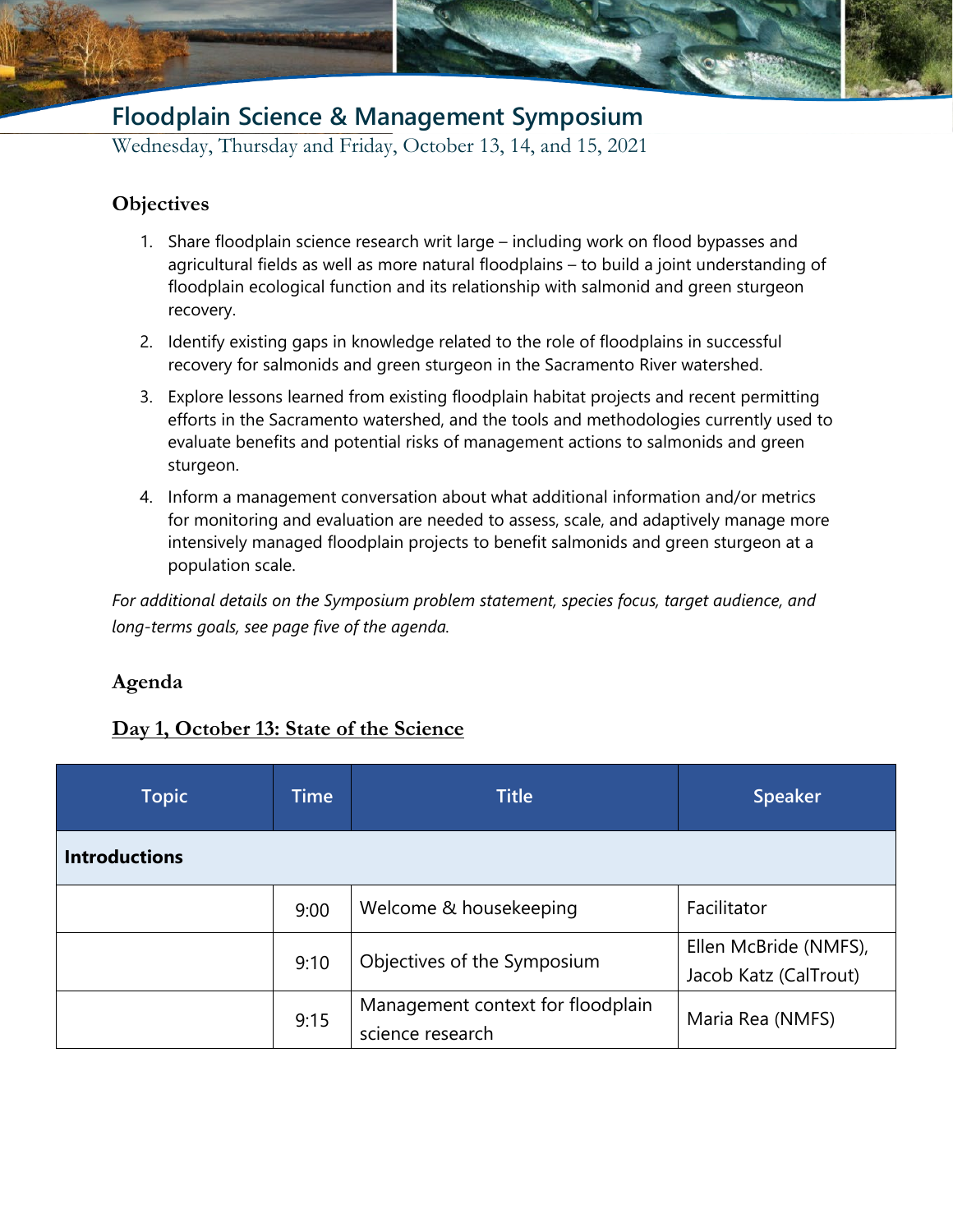| <b>Keynote Presentation</b>    | 9:25  | Central Valley floodplains: accidental<br>models and multipurpose intentions<br>$(20 \text{ min}) + Q&A(10 \text{ min})$ | Jeff Opperman (World<br>Wildlife Fund) |
|--------------------------------|-------|--------------------------------------------------------------------------------------------------------------------------|----------------------------------------|
| <b>Hydrologic Function</b>     |       |                                                                                                                          |                                        |
|                                | 9:45  | Lost river-wetland corridors and<br>Sacramento Valley historic context                                                   | Brian Cluer (NMFS)                     |
|                                | 10:05 | Overview and species connection to<br>functional flows                                                                   | Betty Andrews (ESA)                    |
|                                | 10:25 | Q&A                                                                                                                      |                                        |
| <b>Break</b>                   | 10:35 |                                                                                                                          |                                        |
| <b>The Adult Experience</b>    |       |                                                                                                                          |                                        |
|                                | 10:45 | Adult natural history                                                                                                    | Jon Ambrose (NMFS)                     |
|                                | 11:05 | Stranding and fish rescues                                                                                               | Marc Beccio (CDFW)                     |
|                                | 11:25 | Fish passage criteria updates                                                                                            | Jean Castillo (NMFS)                   |
|                                | 11:45 | Q&A                                                                                                                      | Panel                                  |
| Lunch                          | 12:00 |                                                                                                                          |                                        |
| <b>The Juvenile Experience</b> |       |                                                                                                                          |                                        |
|                                | 1:00  | How juvenile salmon are using the<br>Sacramento Valley now                                                               | Eric Holmes (UC Davis)                 |
|                                | 1:15  | Intro to floodplain food webs                                                                                            | Carson Jeffres (UC<br>Davis)           |
|                                | 2:00  | Juvenile passage: fish movement<br>onto the floodplain                                                                   | Dave Smith (USACE)                     |
| <b>Break</b>                   | 2:20  |                                                                                                                          |                                        |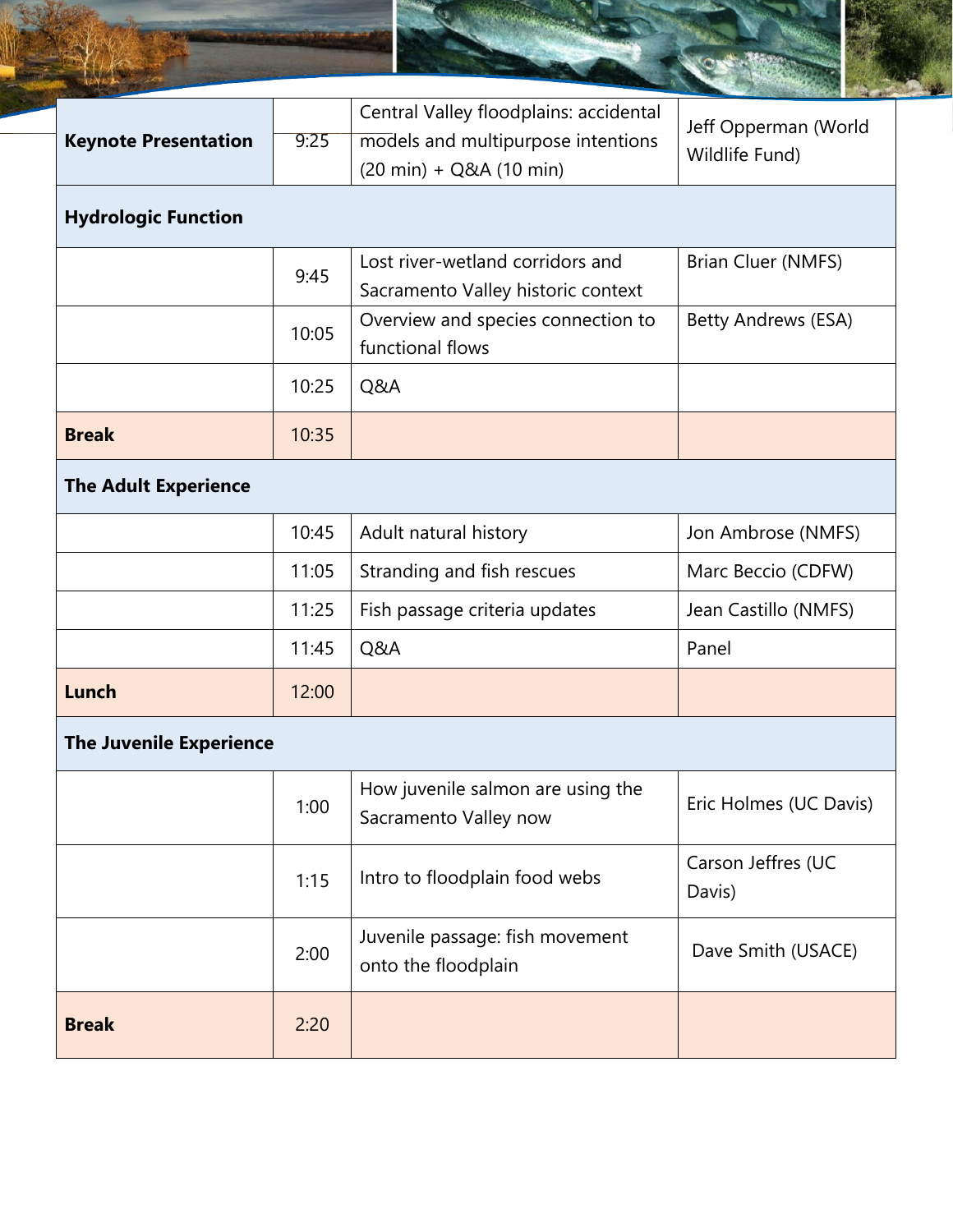|                        | 2:30 | Life history context/diversity:<br>floodplain subsidies to salmon<br>downstream | Anna Sturrock<br>(University of Essex) |
|------------------------|------|---------------------------------------------------------------------------------|----------------------------------------|
|                        | 2:45 | Survival among juvenile salmon<br>smolts migrating within Yolo Bypass           | Adam Pope (USGS)                       |
|                        | 3:00 | Quantifying the role of floodplain<br>rearing to salmon populations             | Rachel Johnson (SWFSC,<br>NMFS)        |
|                        | 3:15 | Q&A                                                                             |                                        |
| <b>Closing Remarks</b> | 3:40 |                                                                                 | Facilitator                            |
| <b>ADJOURN</b>         | 3:45 |                                                                                 |                                        |

### **Day 2, October 14: Management Discussion: Evaluating Benefits, Risks, and Feasibility of Managed Floodplain Projects**

| <b>Topic</b>                                                       | <b>Time</b>                            | <b>Title</b>                               | Speaker                   |  |
|--------------------------------------------------------------------|----------------------------------------|--------------------------------------------|---------------------------|--|
| <b>Welcome &amp;</b>                                               | 9:00                                   |                                            |                           |  |
| <b>Housekeeping</b>                                                |                                        |                                            |                           |  |
| <b>Closing Science</b>                                             |                                        | Go with the Flow: Insights into Salmon     | Ted Sommer (DWR)          |  |
| <b>Discussion</b>                                                  | 9:10                                   | Science and Management from the Yolo       |                           |  |
|                                                                    |                                        | <b>Bypass</b>                              |                           |  |
| <b>Discussion &amp; Synthesis of Science-focused Presentations</b> |                                        |                                            |                           |  |
|                                                                    | 9:40                                   | Panel Q&A                                  | All Presenters from       |  |
|                                                                    |                                        |                                            | Day 1                     |  |
|                                                                    | 10:10                                  | <b>Breakout Sessions</b>                   | <b>Planning Committee</b> |  |
|                                                                    |                                        |                                            | Members, All              |  |
| <b>Break</b>                                                       | 10:40                                  |                                            |                           |  |
| <b>Management Context for Floodplain Science</b>                   |                                        |                                            |                           |  |
|                                                                    | 10:55                                  | Hoping for a Gamechanger: Role of          | Brian Ellrott (NMFS)      |  |
|                                                                    |                                        | floodplains in salmon recovery             |                           |  |
|                                                                    | 11:15                                  | A New Way Forward for the Sacramento       | David Guy (NCWA)          |  |
|                                                                    |                                        | Valley                                     |                           |  |
|                                                                    | 11:35                                  | Regulatory and management                  |                           |  |
|                                                                    |                                        | considerations: risks, benefits, and tools | Evan Sawyer (NMFS)        |  |
| 11:55                                                              | Insights from salmon life cycle models | Steve Lindley (SWFSC,                      |                           |  |
|                                                                    |                                        | NMFS)                                      |                           |  |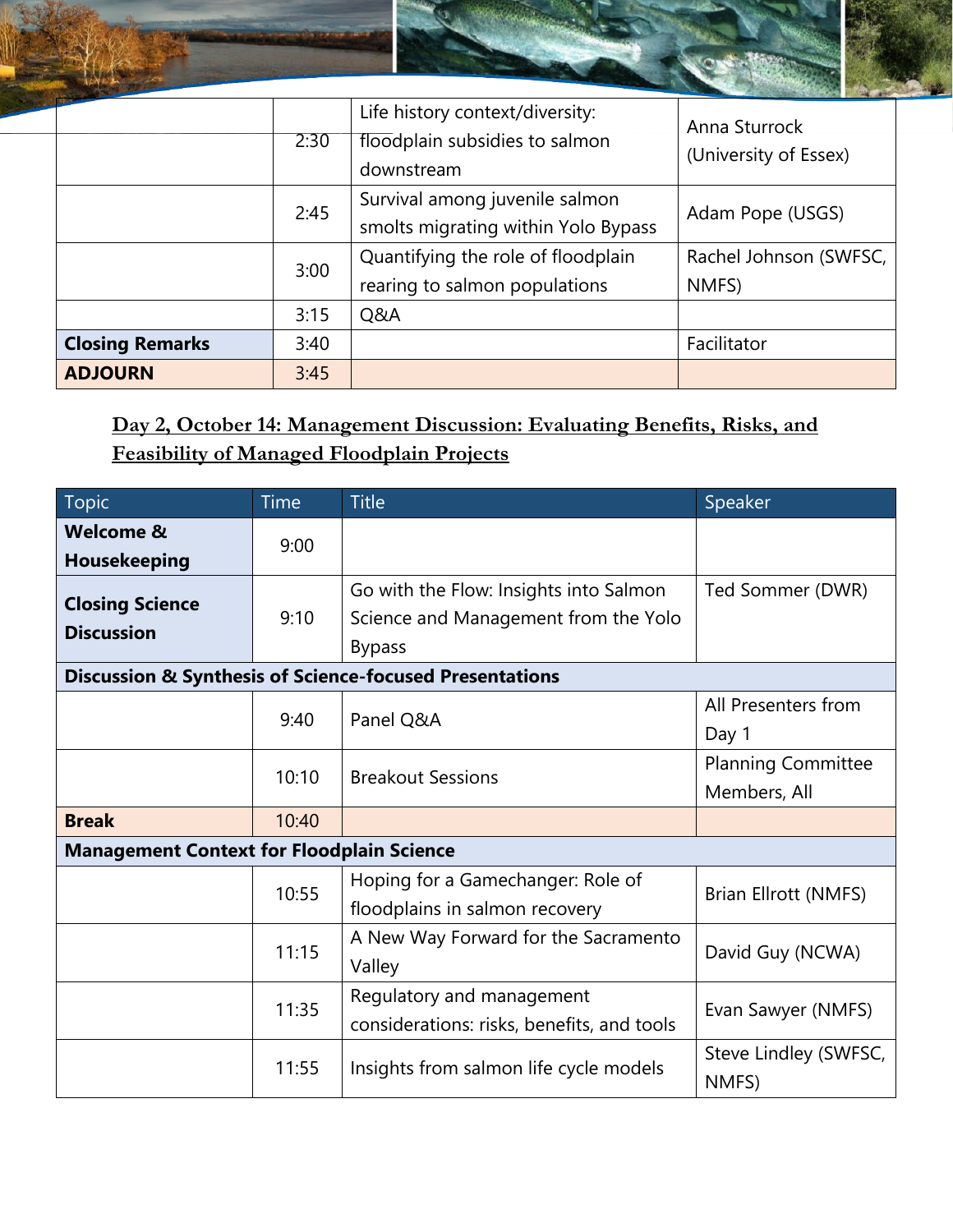|                                                                                         | 12:15 | Q&A                                     | All                 |  |
|-----------------------------------------------------------------------------------------|-------|-----------------------------------------|---------------------|--|
| Managed Floodplain Projects: Case Studies & Tools for Evaluation of Benefits, Risk, and |       |                                         |                     |  |
| <b>Feasibility</b>                                                                      |       |                                         |                     |  |
|                                                                                         | 12:35 | Introduction on the range of available  |                     |  |
|                                                                                         |       | management actions                      | Maria Rea (NMFS)    |  |
| Lunch                                                                                   | 12:55 |                                         |                     |  |
|                                                                                         | 1:45  | Yolo Bypass Salmonid Habitat            | Josh Israel (USBR)  |  |
|                                                                                         |       | Restoration and Fish Passage Project    |                     |  |
|                                                                                         | 2:15  | Salmon Benefits Model                   | Joe Merz (CFS)      |  |
|                                                                                         | 2:40  | Implementation of fish passage criteria | Josh Martinez (DWR) |  |
|                                                                                         | 3:05  | Q&A                                     |                     |  |
| <b>Wrap Up</b>                                                                          | 3:35  | Review of Breakout Session discussions  |                     |  |
|                                                                                         |       | & overview of Day 3                     |                     |  |
| <b>ADJOURN</b>                                                                          | 3:45  |                                         |                     |  |

# **Day 3, October 15: Management Discussion Continued**

| Topic                                                                 | <b>Time</b> | <b>Title</b>                                     | Speaker               |
|-----------------------------------------------------------------------|-------------|--------------------------------------------------|-----------------------|
| <b>Welcome &amp;</b>                                                  | 9:00        |                                                  |                       |
| Housekeeping                                                          |             |                                                  |                       |
| <b>Managed</b>                                                        |             |                                                  |                       |
| <b>Floodplain Projects</b>                                            | 9:05        | Nigiri & Knaggs Ranch and Q&A                    | Jacob Katz (CalTrout) |
| (continued)                                                           |             |                                                  |                       |
|                                                                       |             |                                                  | Bjarni Serup (CDFW)   |
|                                                                       | 9:45        | <b>Performance Metrics</b>                       | & Kimberly Clements   |
|                                                                       |             |                                                  | (NMFS)                |
| <b>Break</b>                                                          | 10:15       |                                                  |                       |
| <b>Discussion &amp; Synthesis of Management-Focused Presentations</b> |             |                                                  |                       |
|                                                                       | 10:25       | Q&A Panel                                        | All Management        |
|                                                                       |             |                                                  | <b>Speakers</b>       |
|                                                                       | 11:00       | <b>Breakout Groups</b>                           | All                   |
|                                                                       | 11:40       | Lightning breakout reports backs & next<br>steps | Facilitator           |
|                                                                       |             |                                                  |                       |
| <b>ADJOURN</b>                                                        | 12:00       |                                                  |                       |